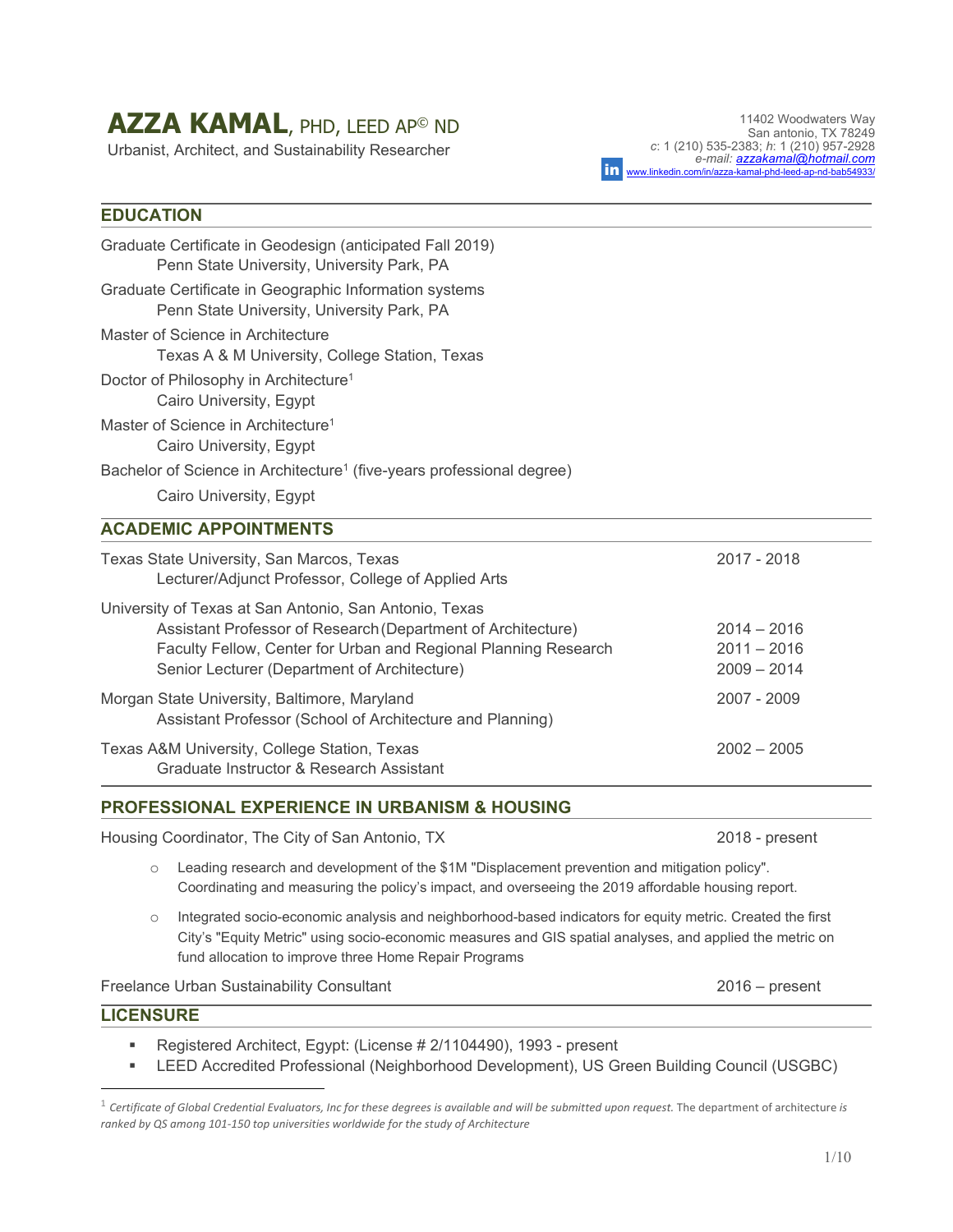# **TEACHING INTERESTS**

- **Integrated systems studio**
- Theories and seminar on urbanism and housing
- **Urban design studio**
- **Architecture research methods**
- Public interest studios
- Geodesign for sustainable urbanism and infrastructure
- GIS for architects and urban planners
- **Urban planning methods**

## **RESEARCH INTERESTS**

- **Infill development**
- Affordable housing
- Geodesign applications in sustainability
- **Geospatial analysis using GIS**
- Green infrastructure and urban sustainability metrics
- **Housing informality in peri-urban communities**
- Neighborhood stabilization
- **Participatory action-research**

## **AWARDS AND SCHOLARSHIPS**

- **Fulbright Specialist Roster (2017-2020)**
- Faculty Service to Undergraduate Research and Creative Inquiry Award, University of Texas at San Antonio (2016).
- Nominated (two times) for Fulbright U.S. Scholar Award (2014 & 2015). *Status:* Program is suspended in the region since 2014
- Fulbright Egyptian Scholar Award (2007/08). *Status*: (Declined the award due to starting job at Morgan State)
- Association of Former Students Graduate Fellowship, Texas A&M University, TX (2002/ 2003)
- **International Education Study Award, International Program Office, Texas A&M University (2003)**
- The Community Development Society Conference Attendance Fellowship (2003 and 2002)
- Several Academic Travel Awards (faculty awards and graduate student awards)

## **COURSES TAUGHT**

#### **Texas State University, San Marcos, TX**

Undergraduate studio:

ID 3322 (Residential Design Studio): sustainability and materials-specs studio

ID 1320 (Design Graphics I): graphic communications and presentation for designers

The University of Texas at San Antonio, San Antonio, TX

*Undergraduate Studios and Lectures:* 

ARC 3433 (Architecture and Thought): lecture/lab on topics in sustainability

ARC 6973/3203 (Housing Design & Development), grad/undergrad theories seminar

ARC 4246 (Systems Studio III): integrated systems and materials

ARC 4256 (Architecture-Research Studio), urban housing studio

ARC 4156 (Vertical Design Studio): junior/senior architectural studio

ARC 3226 (Architecture Studio II), urban design studio

ARC 1214, ARC 2156, & ARC 2166 (Architecture Design I, III, & IV): foundation studios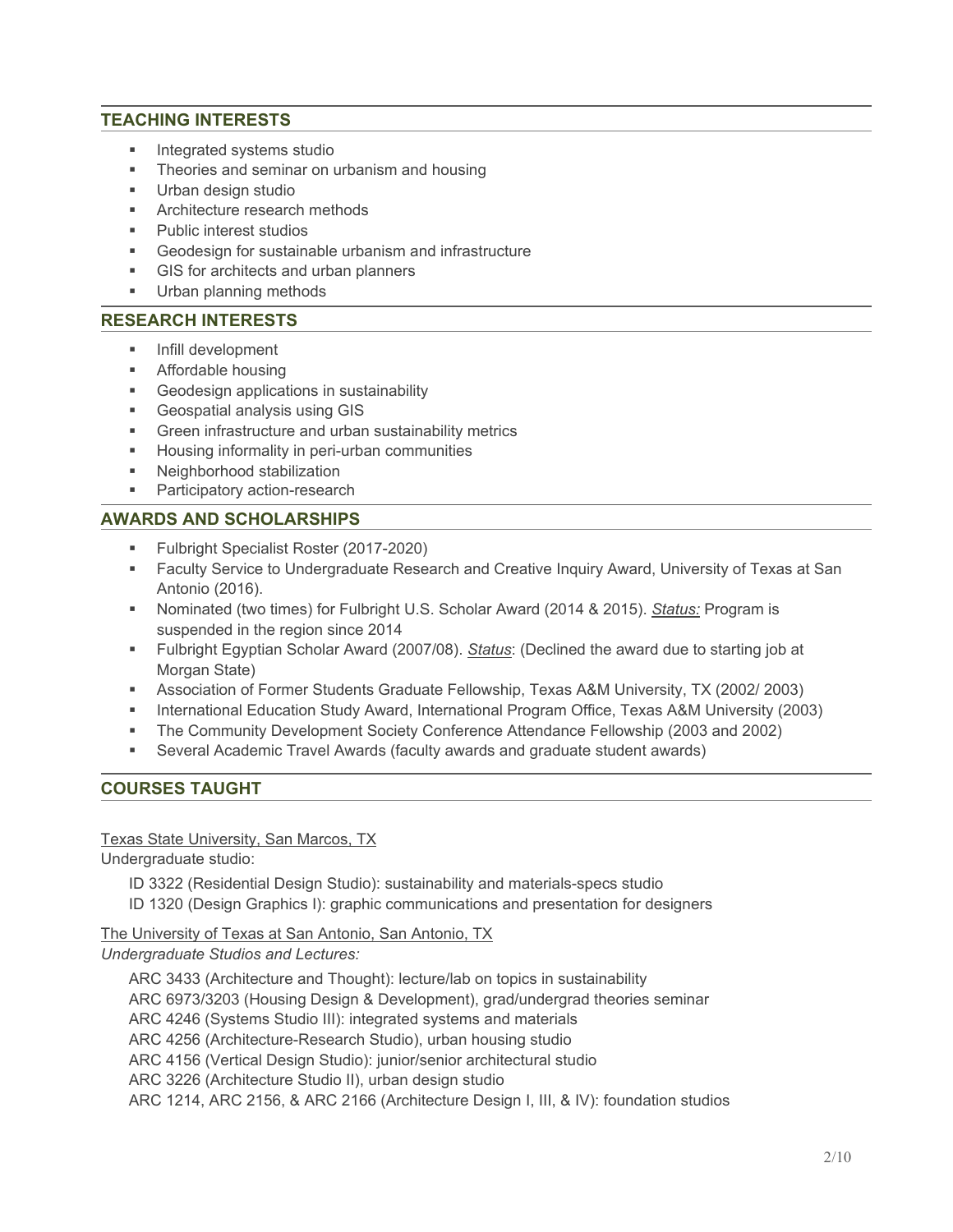## *Graduate Seminars and Core Courses:*

ARC 6931 (Master's Project Preparation): 1-credit hour colloquium ARC 6973 (Master's Project Preparation): 3-credit hour research for thesis studio COA 6433 (Research Methods) URP 5473 (Introduction to Health Planning): a project-based seminar/lab URP 5393 (Urban Planning Methods I): GIS lab URP 5363 (Urban Planning Methods II): project-based/lab

## Morgan State University, Baltimore, MD

*Undergraduate Studios and Lectures:* 

Research-based Studio V: comprehensive studio Design Studios IV: Systems studio Design Studios II, III: urban-focused studios ARCH 419 (Latin American Housing): seminar Communication Skills I & IV: graphic communications and presentations

Texas A&M University, College Station, TX

## *Graduate Design Studios:*

ARCH 601, M. Arch III program (Architecture Design Studio) ARCH602, M. Arch III program (Architecture Design Studio)

## **STUDENTS ADVISING & MENTORING**

Member, Graduate Theses Committees

- **Master of Science in Urban and Regional Planning Thesis, CACP, UTSA** 
	- o Nicole Thomas: (Strengthening Spaces for Queer People of Color in Communities), Spring, 2016
	- o Abdullah Karban: (Neighborhood Urban Sustainability Assessment in Saudi Arabia), 2014
- o Emily Guerrera: (The Relationship of Public Space and Public Health in San Antonio), 2013 **Master of Science in Architecture Thesis, CACP, UTSA**
- Jing Hong. (The analysis of current statues of energy-saving residential buildings in the US and China), 2011

## Faculty Advisor, Projects and Exhibitions

- Undergraduate Group Research Award, UTSA Center for civic Engagement, *Research Showcase Day*, UTSA, Spring 2015. *Awardees*: Laura Bustillo and Melissa Yvonna.
- Poster Presentation at the 2015 *Texas Health and the Built Environment Conference*, Convention Center, San Antonio, TX, November 13. *Students:* 13 Undergraduate Students. (Fourth year design studio).
- Best Poster Presentation Award at the 2014 *Texas Health and the Built Environment Conference*, San Antonio, TX, May 7. *Students*: Betzaida Pollet, Kimberly Hopkins, & Nicole Thomas.
- Funded Research and Poster Presentation at the 2014 Undergraduate Student Exhibition at the *Research Showcase Day*, Office of Undergraduate Research, UTSA. *Student:* Neriah Holly.
- AIA-Baltimore's 2008 Undergraduate Research Scholarships: (Chinyere Goddard, and Jeanne Schleicher).
- Curriculum Advisor to 50 undergraduate students in the School of Architecture and Planning, Morgan State University, Baltimore, MD.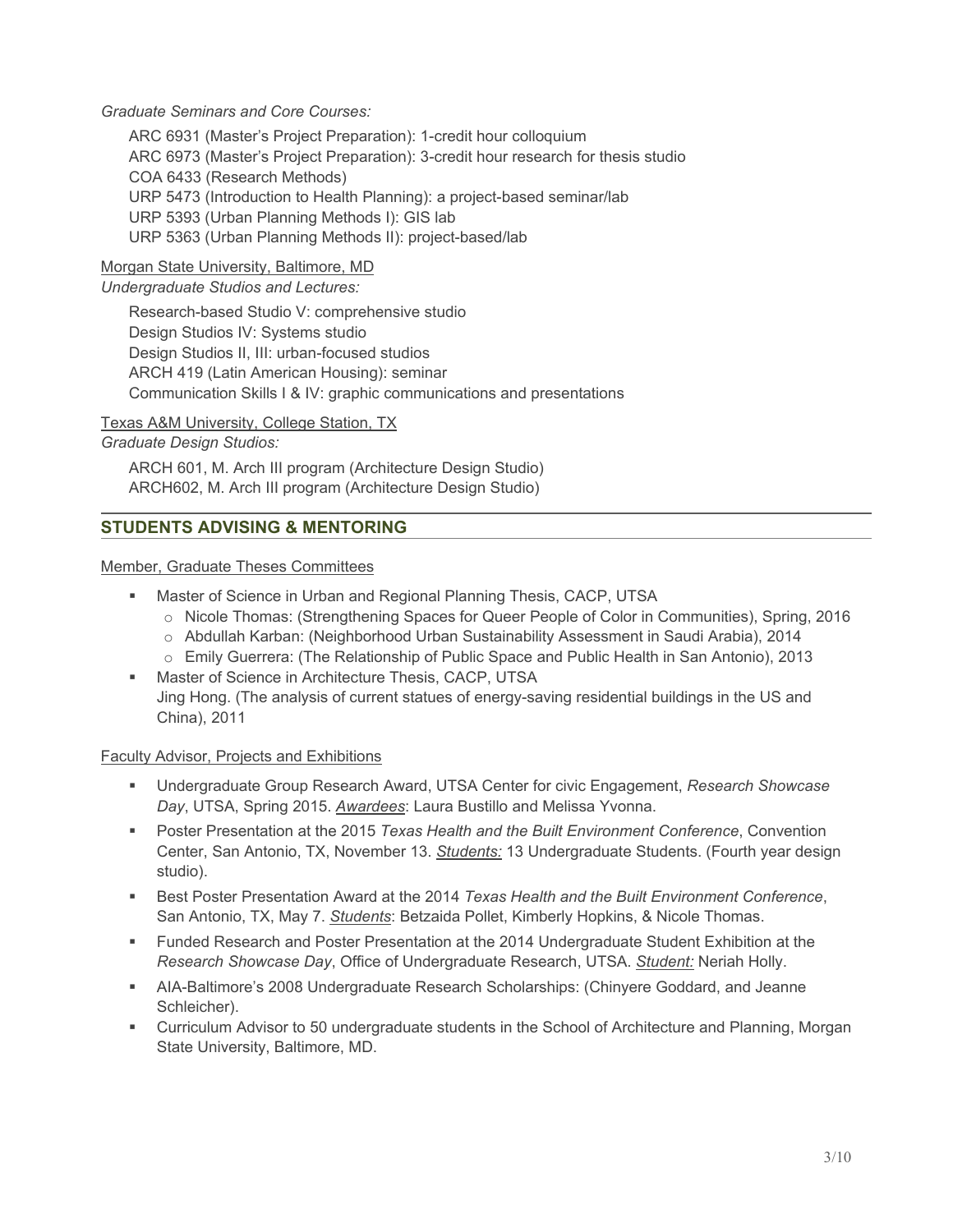## **PROFESSIONAL AFFILIATION**

| ٠ | Commissioner, Historic and Design Review Commission, City of San Antonio, TX<br>Advisory Board Member, Historic Designation Board, City of San Antonio, Texas<br>Member, "Growth and City Form" Taskforce, City of San Antonio Comprehensive Planning<br>Committee                                                                                                                                  | 2017-2018<br>2017-2018                                                          |
|---|-----------------------------------------------------------------------------------------------------------------------------------------------------------------------------------------------------------------------------------------------------------------------------------------------------------------------------------------------------------------------------------------------------|---------------------------------------------------------------------------------|
| ٠ | Board Member, Prospera Housing Community Services Inc. (PHCS)<br>Co-founder, and Chairperson, San Antonio New Urbanists (SANU).<br>Co-chair, Membership Committee, Active Living Council of San Antonio,<br>Member, Access to Parks Taskforce, San Antonio 2020 Vision<br>Board Member, International Association for Community Development (IACD),<br>Member, Society of Egyptian Architects (SEA) | 2015-2018<br>2014-2016<br>2012-2015<br>2014-2015<br>2003-2006<br>1995 - present |

**PUBLICATIONS** (\*with students as co-authors)

Refereed Journal Articles and Conference Proceedings

- **Kamal, A**. (2019). Estimating the Loss of Tree Canopy in Urban Areas Using an Automated Feature Extraction and Satellite Imagery. *(under review*).
- **Kamal, A**. and Suk, J. (2018). Can Environmental Design and Street Light's Retrofit Affect Crime Trends in San Antonio? *ARCC/EAAE International Conference, Philadelphia, PA,* pp. 343-351.
- **Kamal, A**., (2017). Re-naturalizing Urban Campus Case Study: Integrated-design, Placemaking, and Ecology. *Proceedings of* E*AAE/ARCC International Architectural Research Conference: Architectural Research Addressing Societal Challenges,* published by Taylor and Francis Group, presented in 2016, June 15- 18, Lisbon, Portugal, pp. 1229-1235, ISBN:978-1-138-02966-8.
- **\*Kamal, A**., and Proma, N. (2016). Spatial Modeling for the Assessment of Residential Infill in Texas' Peri-Urban Communities. *ASCE Journal of Urban Planning and Development.* October (DOI: http://dx.doi.org/10.1061/(ASCE)UP.1943-5444.0000372.
- **Kamal, A**., (2016). Campus Sustainability Retrofits: A Multi-Criteria Site Selection Model for Low Impact Development. *Proceedings of Sustainable Built Environment (SBE 16) Regional Conference*, published in G. Habert and A. Schlueter (eds.), Expanding Boundaries: Systems Thinking in the Built Environment, June 13-17, ETH, Zurich, Switzerland, pp. 252-257, ISBN: 978-3-7281-3774-6.
- **\*Kamal, A**., Lombardi, A., Roff, S., & Pollet, B. (2015). Informing Planning Decisions through GIS Documentation of San Antonio's Historic Colonial Landscape. *Proceedings of the 14th International Conference on Computer in Urban Planning and Urban Management*, July 7-10, Massachusetts Institute of Technology, Cambridge: MA.
- **Kamal, A**. (2014). Regeneration for Urban and Economic sustainability: Assessment of the U.S. Neighborhood Stabilization Program. *Proceedings of the World Sustainable Building Conference [WSB14]: Results*, October 28-30, Barcelona: Spain, pp. 24-32. ISBN: 978-84-697-1815-5.
- Lombardi, A., **Kamal, A.**, & Roff, S. (2014). The Camino Real del los Tejas. Applying GIS to Research for Cultural Heritage Management. *Proceedings of the Experiencias Compartidas America: Cultura Visual Y Relaciones Artisticas Conference*, September 9-11, Granada, Spain. *In Spanish*.
- **Kamal, A.** (2014). Suitability for Infill Development: A multi-criteria and Spatial Assessment Approach. *Proceedings of the EAAE-ARCC International Architectural Research Conference* (Beyond Architecture: Making New Connections and Intersections), Manoa, HI, February 12-15, pp. 336-345.
- **Kamal, A.** (2013). The Colonias Reader: Economy, Housing, and Public Health in the U.S.- Mexico Border Colonias. *Book Review, Camino Real Journal*, 5 (8), pp. 214-216.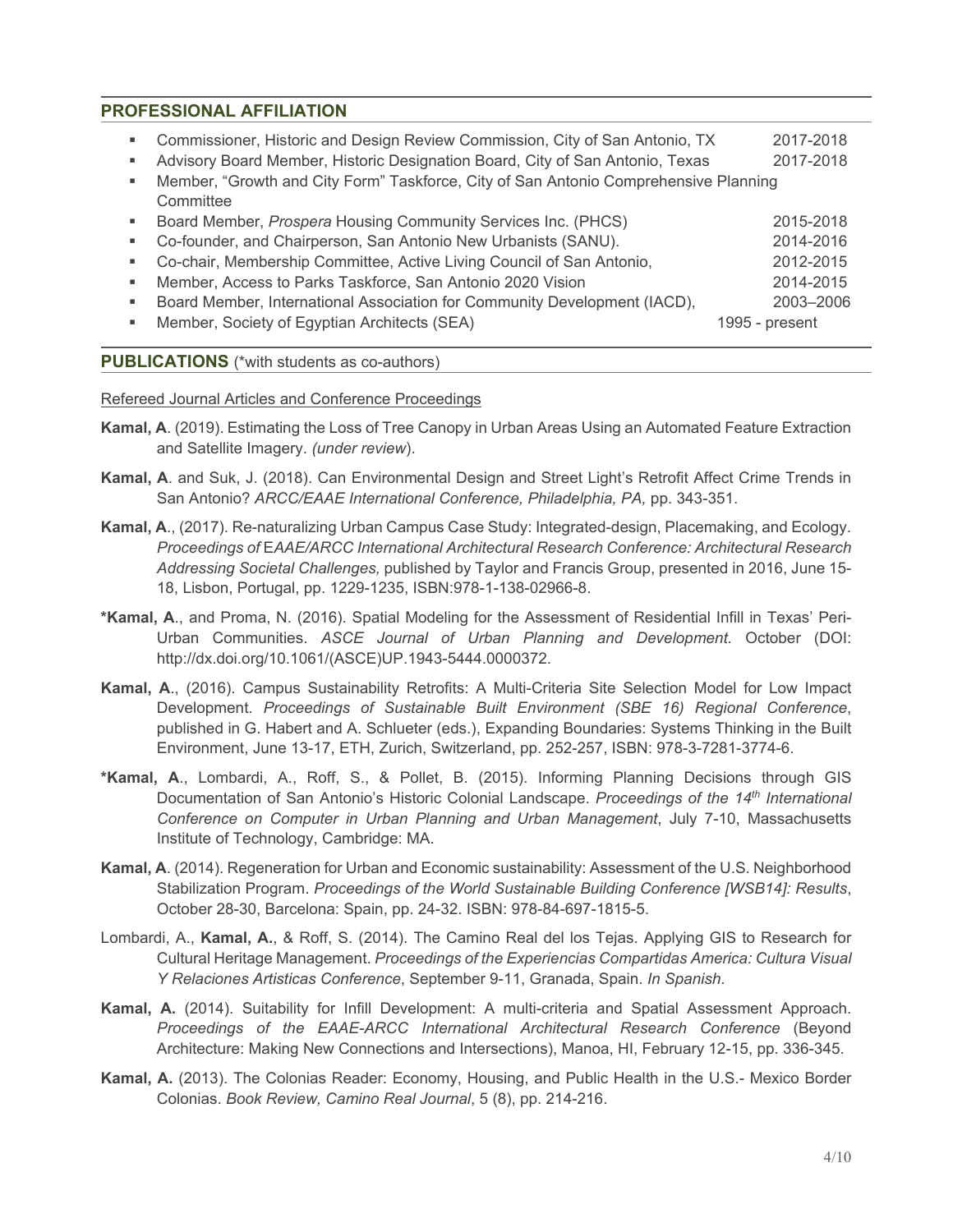- \*Jangam, S. & **Kamal, A.** (2013). Assessing Accessibility to San Antonio Neighborhood Parks. *ArcNews*.34 (4), p.18.
- **Kamal, A.** (2013). GIS and Site Suitability for Sustainable Residential Communities: Three case studies from the USA. *Proceedings of the Sustainable Building Conference [SB13],* November 5-7, Cairo: Egypt, pp. 624-636.
- **Kamal, A**. and Hays, D. (2013). Experiential Mock-ups in Materials and Sustainability: Linking Practice to Academia in the Research-driven Design Studio. *Sustainable Building Conference [SB13],* November 5-7, Cairo: Egypt, pp. 667-679.
- **Kamal, A**. and Rashed-Ali, H. (2013) Methods of Integrating Spatial Analysis in Assessment of Sustainable Development. Proceedings of *Architectural Research Centers Consortium Conference*: The Visibility of Research, March 27-30, Charlotte: NC, pp. 622-629.
- **\*Kamal, A.**, Doganer, S., Ruvuna, J., Flores, J., Hernandez, E., and Nishimoto, T. (2010), Wayfinding and Accessibility in the San Antonio RiverWalk: A Model for Urban Design Education. *International Journal of Architectural Research*, 4 (2-3), pp. 391-406.
- **Kamal, A.** (2010), Integrating GIS as a Planning Tool in the Pedagogy of Architectural Research Studio. *Proceedings of Housing Education and Research Association Conference*, November 3-6, Portland: OR, pp. 124-134.
- **Kamal, A.** (2009), What Comes First in Sheltering Needs: Patterns of Colonias Housing Production. Proceedings of *Architectural Research Centers Consortium Conference*: Leadership in Architectural Research, Between Academia and the Profession, April 15-18, San Antonio: TX, pp. 277-285.

#### Refereed Abstracts

- **Kamal, A.**, Bailey, J., Powell, L, and Colvin, C. (2019), How to Stabilize Housing: An Anti-Displacement Pilot Policy. Refereed abstract and presentation at the American Planning Association Texas Chapter Conference, Waco, TX, November 6-8 (accepted: upcoming).
- Roff, S., Lombardi, A., & **Kamal, A.,** (2015). Measurement and Proportion in the Design of Mission San José y San Miguel de Aguayo. *Southeast chapter, the Society of Architectural Historians,* Oct. 14-17, San Antonio, TX.
- \*Collins, K., **Kamal, A.,** and Barbosa-Ramirez, L. (2012), Emerging Demand of Oil and Gas Workforce Housing in South Texas: Lessons from Local and State Policies and Practices. *Proceedings of International Association of People Environment Studies, Human Experience in the Natural and Built Environment: Implications for Research Policy and Practice*, June 24-29, Glasgow, Scotland.
- **Kamal, A.** (2010), GIS as a Tool for Affordable Housing Supply and Renovation: An approach through Experiential Research Studio. Online *Proceedings of Texas GIS Forum*, October 25-28, Austin: TX.
- **Kamal, A.** (2008), Race in Baltimore City Neighborhoods: Impacts on the Market and Conditions of Housing. *Proceedings of 46th International Making Cities Livable Conference*. Jun. 1-5, Santa Fe, NM.
- **Kamal, A.** (2008), Community-based Design Learning (CBDL) Model for Sheltering the Homeless: Methods and Learning Outcomes. *EDRA 40 Re: The Ethical Design of Places*, May 27-31, Kansas City, MO.
- **Kamal, A.** (2006), Acquaintances and Shaping Housing Identity in Informal Settlements: Case Study from the US-Mexico Border Colonias. *Proc. of XVI ISA World Congress of Sociology,* Jul. 23-29. Durban, South Africa.
- **Kamal, A.** (2003), Developing small settlements in rural Egypt: Current needs, and social and physical features. *Presentation at the International Conference of the Community Development Society*. Cornell University, Ithaca, NY: Community Development Society, Jul. 20-23.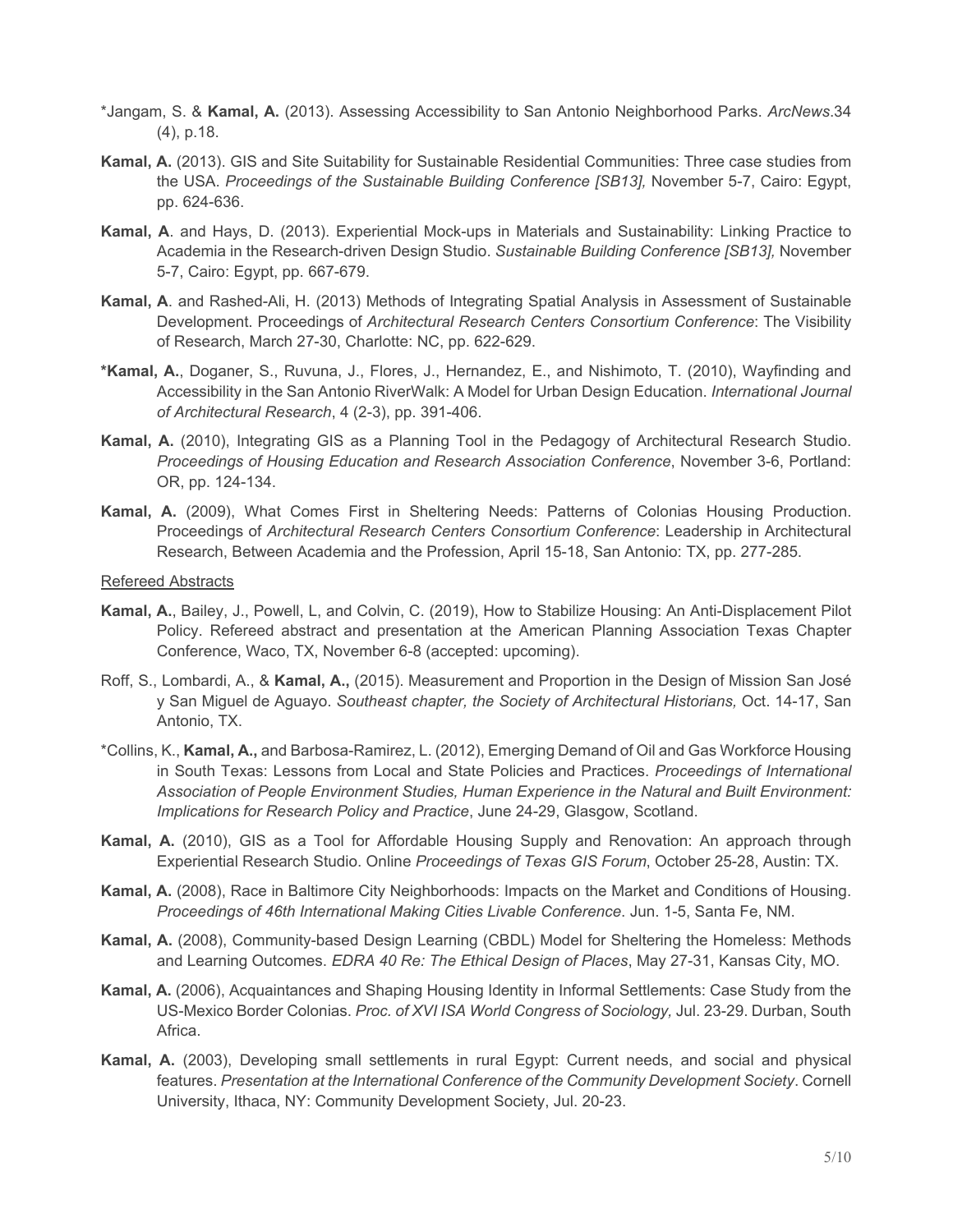**Kamal, A.** (2003), Social and architectural features of crafts districts in Medieval Cairo. *Presented at the 18th Middle East history and theory conference*. Univ. of Chicago, IL: Center for Middle Eastern Studies, May 9-10.

#### Technical Reports

- **Kamal, A.** (2019), San Antonio Annual Housing Report. City of San Antonio, Neighborhood and Housing Services Department, San Antonio, TX (upcoming: September, 2019).
- **Kamal, A.,** Morales, F., Butler, D., Bustillos, L., and Li, Jingqi. (2016), Implementing Low Impact Development: A Process for BMPs Site Selection. *Policy Report for San Antonio River Authority (SARA) and the State of Texas' Edwards Aquifer Authority (EAA): 190 pages.*  URL: http://www.aquiferalliance.net/wp-content/uploads/2015/09/7.27-LID-Report-reduced.pdf
- Lombardi, A., **Kamal, A.,** and Roff, S. (2015), The Franciscan Missions of the Camino Real: Applying Geotechnology to Research for Cultural Heritage Management. *Report for the UTSA Office of Vice President for Research*, San Antonio, TX: *30 pages*.
- Tangum, R. and **Kamal, A.** (2013), Impact Analysis of the HUD's Neighborhood Stabilization Program. *Report for the National Association for Latino Community Asset Builders*. San Antonio, TX: *70 pages*.
- Tangum, R. and **Kamal, A.** (2013), Capacity Building for Economic Growth and Competitiveness: Zapata County, TX. *Report for Zapata Economic Development Corporation*. Zapata County, TX: *120 pages*. URL: http://www.zapataedc.com/project-report-eda08-86-04723
- **Kamal, A.** (2012), Strategic Analysis of the Middle Rio-Grande Region: Sustainable Choices for the Growing Demand of Eagle Ford Shale Housing. *Report for the Rural Business Program, the Institute for Economic Development*, UTSA: *110 pages*. URL: http://www.eagleford.org/images/Eagle-Ford-Housing-UTSA-Report.pdf
- Akers, M. A., VanGeest, J., **Kamal, A.**, Loubert, L., Perry, M., and Wong, S. (2008), The Impact of the Baltimore Housing Resource Center. *Report for the Office of Homeless Services*, City of Baltimore, Maryland.

#### **Newsletters**

- **Kamal, A.** (2014). Could Small Communities adopt Smart Growth? Assessing the Potentials for Infill Development in South Texas. Invited author, *Eagle Ford Shale Community Development Program newsletter*, 3 (January). URL: http://files.ctctcdn.com/a1b29990301/a7a956b1-8891-4815-914d-2a3535f5f779.pdf
- **Kamal, A.** (2012), Sustainable Choices: Job Boom Creates Housing Crisis, Texas Eagle Ford Shale. *Newsletter of Architectural Research Centers Consortium*, 36 (1), spring. URL: file:///C:/Users/azza/AppData/Local/Microsoft/Windows/INetCache/Content.Outlook/61UUG27C/ARC C%20Newsletter%20Spring%202012.pdf

## $\overline{a}$ **INVITED SPEAKER & PANELIST** (selected)

- **Kamal, A.** (2019), Coordinated Housing System and Displacement Prevention and Mitigation. Invited speaker at the *San Antonio Board of Realtors (SABOR) Quarterly Meeting*, June 27, San Antonio, TX.
- **Kamal, A.** and Ankamah, B. (2019), Housing Programs and Risk Mitigation Policy. Invited speaker at the *Alamo Area Council of Government (AACOG) Monthly Meeting*, June 25, San Antonio, TX.
- Tangum, R. and **Kamal, A.** (2014), Sustainable Healthy Communities: Policy and Implementation for Small Communities in the Eagle Ford Shale and South Texas. Invited speaker at the *Eagle Ford Shale Community Development Program Best Practices Conference*, May 14, San Antonio, TX.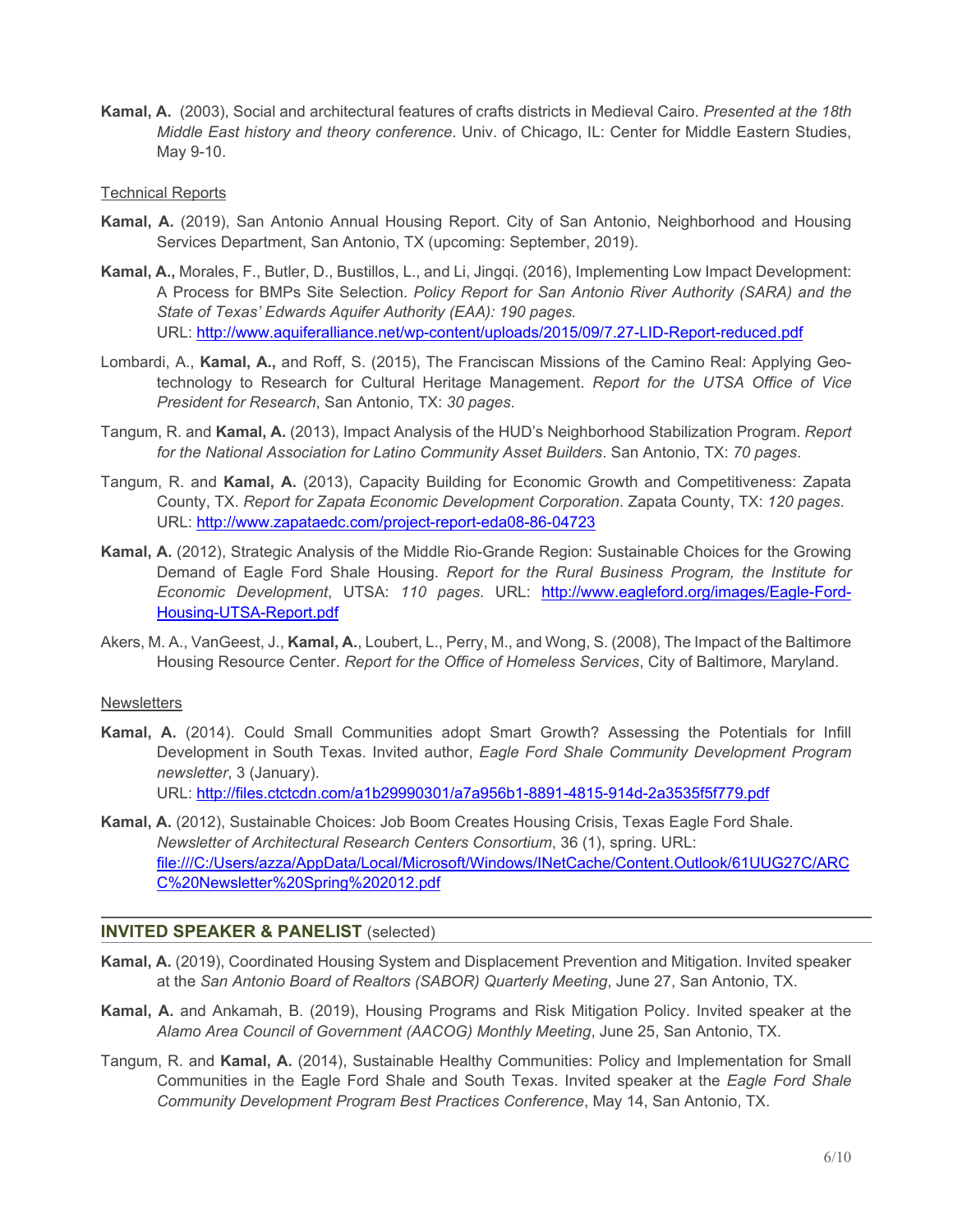- Bella, P.; Vina, C.; Osten, J., and **Kamal, A.** (2014), Measuring Success in Urbanism and Planning Education. Invited Panelist in the Planning for Health Panel Discussion, *Public Health and the Built Environment Conference*, May 7, San Antonio, TX.
- **Kamal, A.** (2014), Housing Solutions: A Sustainable Urbanism Approach for Small Communities in the Eagle Ford Shale and South Texas. Invited speaker, 2<sup>nd</sup> Oilfield Housing Solutions Conference, May 1<sup>st</sup>, Houston, TX.
- Potter, L., Tangum, R., **Kamal, A.**, Teasley, M., and Ortiz, G., (2014), Panelist in the Social Science Perspectives on the Eagle Ford Shale, *Southwestern Social Science Association Annual Meeting*, April 17-19, San Antonio, TX.
- **Kamal, A.** (2013), Housing Solutions for Economic Boom Regions: Western Eagle Ford Shale. Invited Panelist in Providing Affordable Housing in Economic Boom Areas Panel, *Texas Community Economic Development Policy Summit*, September 24<sup>th</sup>, Texas State Capitol, Austin, TX.
- **Kamal, A.** (2013), Workforce Housing Assessment: A Strategic Analysis for the Western Eagle Ford Shale Region. Invited speaker at *the Oilfield Housing Solutions Conference*, May 9-10, San Antonio, TX.
- **Kamal, A.** (2012), Measures of the Eagle Ford Shale housing and population forecasts. Panelist in the Eagle Ford Shale, *San Antonio Region's Meeting of Advancing Women in Transportation Society*, Nov. 14<sup>th</sup>, San Antonio, TX.
- **Kamal, A.** (2012), Strategic Housing Analysis: Sustainable Choices for the Growing Demand for Housing in the Eagle Ford Shale Area of South Texas. Invited Speaker at *the Governor's Small Business Forum*  Series, September 20<sup>th</sup>, Carrizo Springs, TX.
- **Kamal, A.** (2012), Sustainable Choices for the Growing Demand of the Eagle Ford Shale Housing: Indicators from the Western-Shale Counties. Invited Speaker at *Eagle Ford Shale Consortium Conference,*  February 29-March 2*,* San Antonio, TX.

#### **PRESENTATIONS** (selected)

- **Kamal, A.** (2014), Suitability for Infill Development: A multi-criteria and Spatial Assessment Approach. *Presentation at the College of Architecture, construction and Planning (CACP) Faculty Research Symposium*, The University of Texas at San Antonio, San Antonio, TX, November 21<sup>st</sup>.
- **Kamal, A.** (2011), LEED in Buildings and Neighborhoods, *A presentation in The Order of the Arrow Scouting's National Honor Society*, San Antonio, TX, February 26th.
- **Kamal, A.** (2004). North Africa region report: suggested and anticipated strategy 2004/2007. Report, *The Annual Board Meeting of the IACD*. Budapest, Hungary, March 23-29.
- **Kamal, A.** (2003), Cross-cultural influences on housing policies in Texas' Colonias. *Poster presentation, the College of Architecture Graduate Students Symposium*, Texas A&M University, College Station, TX.
- **Kamal, A.** (2002), Using the analysis of visual elements in developing rural settlements: Case from Egypt. *Poster presentation, Annual Conference of the Community Development Society*. Delta State University. Cleveland, MS: Community Development Society, July 21-25.

## **FUNDED RESEARCH**

#### Extramural Funding

Principal Investigator (100%): Urban Inequality and Disability in San Antonio, TX: Mapping the Vulnerable Population with Cognitive Disability.

Sponsor: Eva's Heroes nonprofit organization, 2018. Amount: \$5,000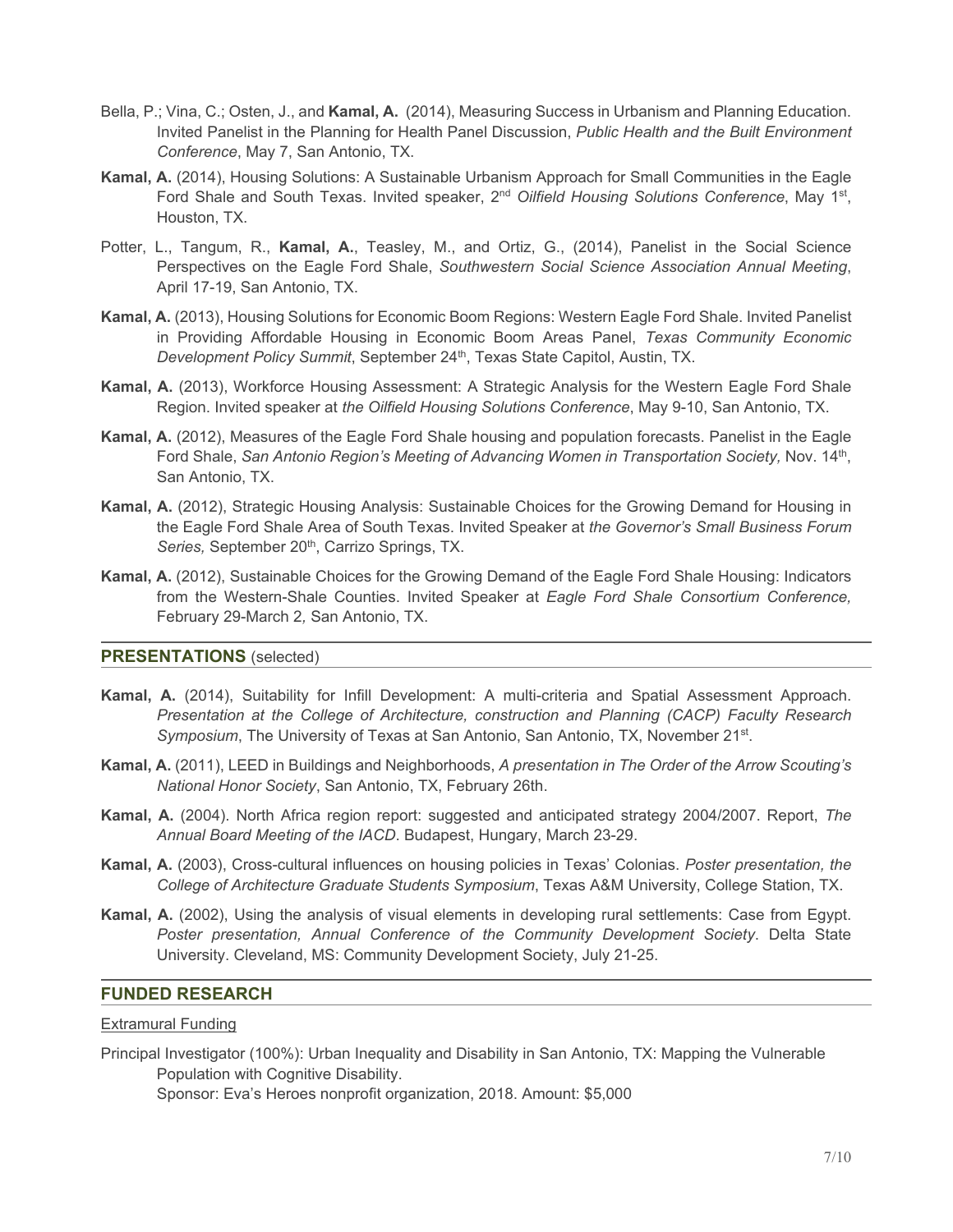Principal Investigator (100%): Implementing Low Impact Development: A process for Best Management Practices (BMPs) Site Selection.

 (http://www.aquiferalliance.net/wp-content/uploads/2015/09/7.27-LID-Report-reduced.pdf) Sponsors: San Antonio River Authority (SARA) and Edwards Aquifer Authority (EAA), 2015- 2016. Amount: \$30,131

Co-PI (80%); with Co-PI, Richard Tangum (20%): Impact Analysis of the HUD's Neighborhood Stabilization Program.

Sponsor: National Association for Latino Community Asset Builders [NALCAB], 2012-2013. Amount: \$20,000

- Co-PI (50%); with Co-PI, Richard Tangum (50%): Capacity Building for Economic Growth and Competitiveness: Zapata County, TX. Sponsor: Zapata Economic Development Corporation [ZEDC], 2012-2013. Amount: \$30,539
- Principal Investigator (100%): Strategic Analysis of the Middle Rio-Grande Region: Sustainable Choices for the Growing Demand of Eagle Ford Shale Housing. (http://www.eagleford.org/images/Eagle-Ford-Housing-UTSA-Report.pdf) Sponsor: Institute for Economic Development, San Antonio, TX, 2011-2012. Amount: \$39,308
- Co-Investigator (20%), with PI: Akers, M.A. (20%), Co-PIs: VanGeest, J (20%), Loubert, L. (20%), Wong, S. (10%), and Perry, M. (10%): The Impact of the Baltimore Homeless Resource Center Sponsor: City of Baltimore's Mayor Office on Human Service, Baltimore, MD, 2008-2009. Amount: \$20,000

## University Competitive Grants

- Co- Principal Investigator (35%); with Angela Lombardi, PI (35%); and Shelly Roff, Co-PI (30%): The Franciscan Missions of the Camino Real: Applying Geo-technology to Research for Cultural Heritage Management. Grant for Research Advancement and Transformation (GREAT). Sponsor: Office of Vice President for Research, UTSA, 2014- 2015. Amount: \$20,000
- Principal Investigator (100%): Assessment of USDA 502 Self-help Housing Policy in Southern Maryland. Competitive Faculty Summer Research Grant. Sponsor: The Office of Faculty Professional Development, Morgan State University, Baltimore, MD, 2008 – 2009. Amount: \$5,000

Principal Investigator (100%): Course Development & Data Collection Grant, Rio De Janeiro, Brazil Sponsor: Latin American and Caribbean Studies Program (LACAS), Morgan State University, Baltimore, MD, 2008. Amount: \$3,500

Principal Investigator (100%): Inquiries of US-Mexico Border Colonias.

Sponsor: College Research and Interdisciplinary Council (CRIC) Research Award: College of Architecture, Texas A&M University, College Station, TX, 2004. Amount: \$1,000

## **PROFESSIONAL SERVICES**

#### Reviewer:

- **Journals** 
	- o ASCE's Journal of Urban Planning and Development
	- o Perkins + Will Research Journal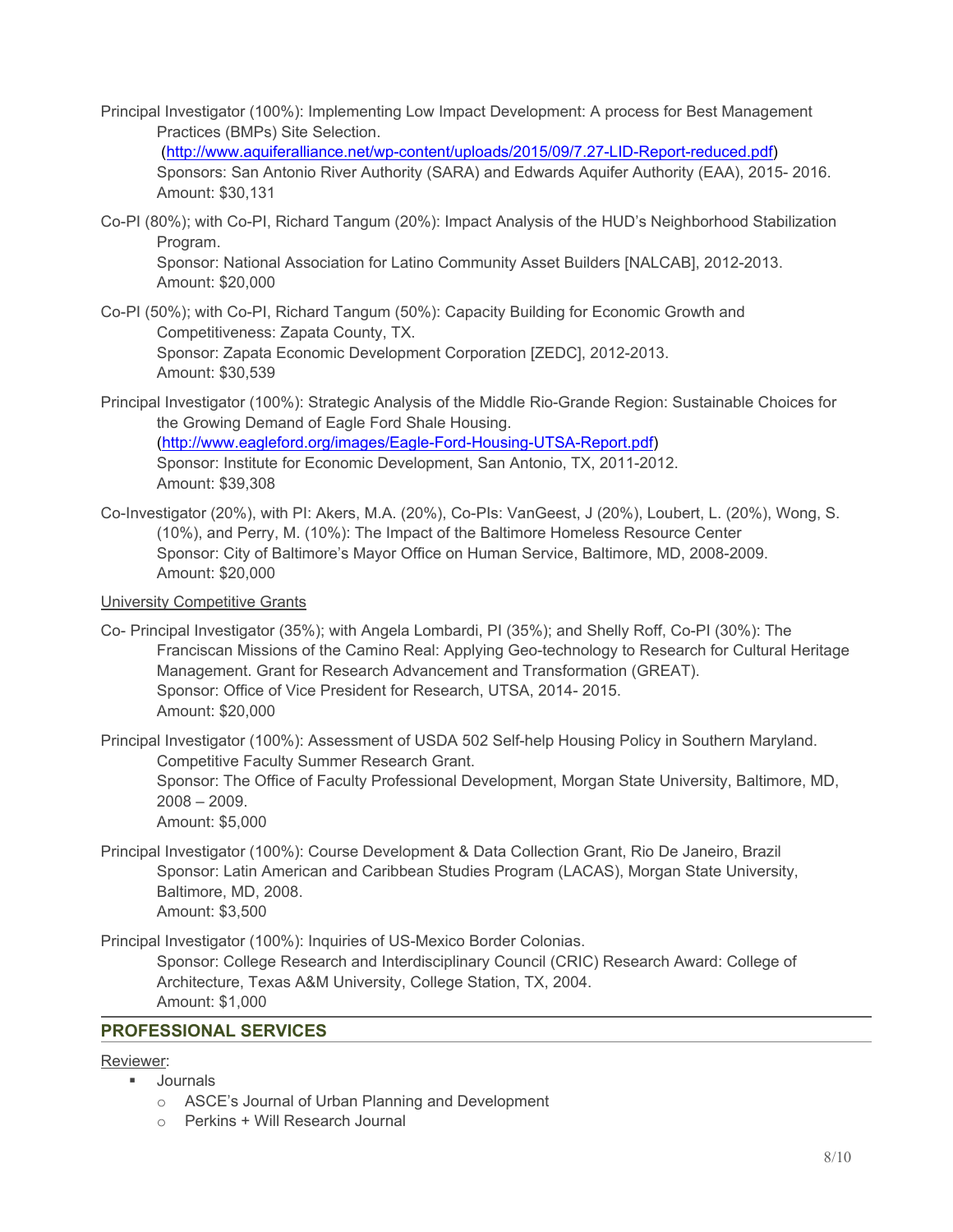- Books
	- o "Research Inspired Design: Methods of Inquiry and Analysis for Interior Designers", by Lily Robinson and Alexandra Parman Pitts. Published by: Fairchild Books, Bloomsbury Publishing, New York, NY (2016).
	- o "The Colonias Reader: Economy, Housing, and Public Health in U.S.-Mexico Border Colonias" by Angela J. Donelson and Adrian X. Esparza, eds. Published by: The University of Arizona Press, Tucson: AZ (2013).
- **Conferences** 
	- o Int'l EAAE/ARCC Conference Papers: Philadelphia, PA (2018)
	- o Int'l EAAE/ARCC Conference Papers: Lisbon, Portugal, (2016)
	- o Architecture Research Centers Consortium (ARCC) Conference Papers: Chicago, IL (2015)
	- o Int'l EAAE/ARCC Conference Papers: Manoa, Hawaii (2014)

Fulbright External Reviewer: Fulbright Egyptian Scholar Program, (2007/2008).

| <b>ACADEMIC SERVICE (selected)</b> |  |  |  |  |
|------------------------------------|--|--|--|--|
|------------------------------------|--|--|--|--|

University of Texas at San Antonio, San Antonio: TX

| ٠<br>٠<br>٠<br>٠<br>٠<br>٠<br>٠ | Member, Task Force for Faculty Annual Evaluation Process/Metrics (Arch.)<br>Member, Faculty Annual Evaluation Committee (Architecture)<br>Member, Task Force for SACS assessment of core courses (Architecture)<br>Member, Graduate Program Council Committee (Architecture)<br>Member, Graduate Scholarship Committee (Architecture)<br>Member, Graduate Scholarship Committee (Urban Planning)<br>Member of the Graduate Faculty, College of Architecture | 2015 - 2016<br>2014<br>2010 - 2016<br>$2012 - 2016$<br>2012<br>2013<br>2009 - 2016 |
|---------------------------------|-------------------------------------------------------------------------------------------------------------------------------------------------------------------------------------------------------------------------------------------------------------------------------------------------------------------------------------------------------------------------------------------------------------------------------------------------------------|------------------------------------------------------------------------------------|
|                                 | Morgan State University, Baltimore, MD                                                                                                                                                                                                                                                                                                                                                                                                                      |                                                                                    |
|                                 | Member, Committee for the New Building of the School of Architecture<br>and Planning (CBEIS building).                                                                                                                                                                                                                                                                                                                                                      | 2008 - 2009                                                                        |
| ٠<br>٠                          | Member, Curriculum Development Committee, Department of Architecture<br>School of Architecture and Planning.                                                                                                                                                                                                                                                                                                                                                | 2008                                                                               |
| ٠                               | Member, Project Development Team, Latin American and Caribbean<br>Studies Program (LACAS).                                                                                                                                                                                                                                                                                                                                                                  | 2008                                                                               |
| ٠                               | Member, Applicants evaluation committee, 2+3 Master of Architecture Program<br>School of Architecture and Planning.                                                                                                                                                                                                                                                                                                                                         | 2008                                                                               |
| ٠                               | Member, Communication Committee, School of Architecture and Planning.                                                                                                                                                                                                                                                                                                                                                                                       | 2007                                                                               |

## **PROFESSIONAL DEVELOPMENT & WORKSHOPS** (selected)

- Microsoft *Hololens* Workshop, Microsoft, Austin, Texas (2015)
- Six-week Course for Teaching Online Courses, (Summer, 2013), UTSA Provost Office.
- One-week Hybrid Course Prep. Workshop, (summer, 2012), UTSA Provost Office.
- **Provost Academy for "Teaching Creative Thinking", (Summer, 2011), UTSA Provost Office.**